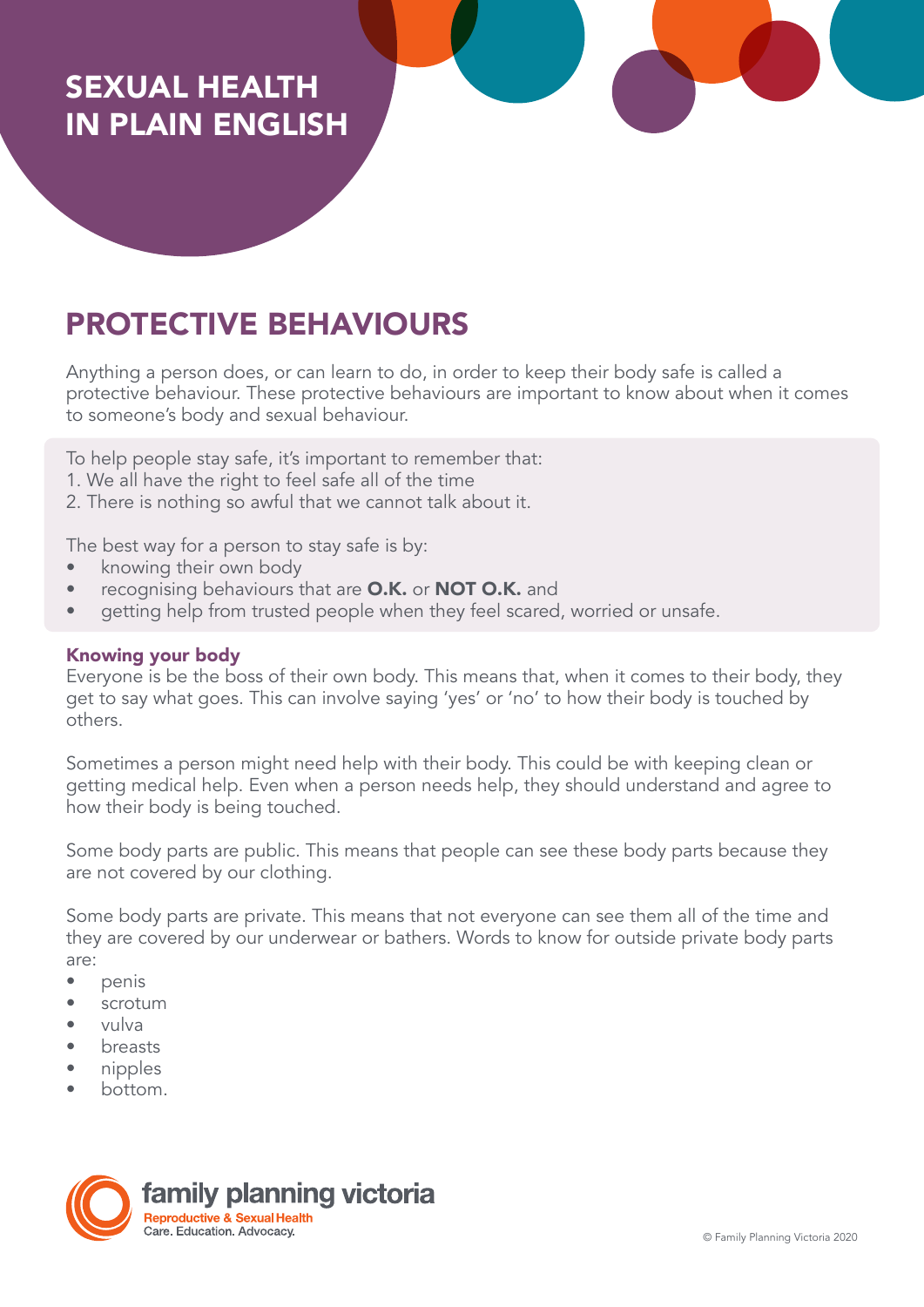It's important that a person knows what their body parts are called and how they work. This will help them to take care of and talk about their body.

When it comes to doing sexy things with another person, people must give consent. Consent means the freedom to say 'yes' or 'no' to doing sexy things without fear, force or pressure. Doing sexy things without consent is **NOT O.K.** and is against the law. (see Consent and the [Law factsheet\).](https://www.fpv.org.au/assets/resources/Final-Sex-and-the-Law-090718_VT_v1.pdf)

## Recognising behaviours that are O.K. or NOT O.K.

Being able to recognise behaviours that are **NOT O.K.** is an important way of keeping a person safe. To help people to do this, it is important that they understand their body and their rights. People need to pay attention to their 'early warning signs'.

### Early warning signs

Early warning signs are the things a person experiences in their body when they don't like something, feel scared, worried or unsafe.

- All bodies react differently to danger, but some common early warning signs are:
- heart beating loudly and quickly
- tummy feeling strange
- wobbly knees
- sweaty palms (hands)
- crying or wanting to cry
- goosebumps
- hair stands on end
- wanting to go to the toilet

Some people might not experience all, or any, of these things, but might just have a feeling that something is **NOT O.K.** 

Once a person knows what their early warning signs are and they can tell when they are happening, they will be able to know when they are not feeling safe. This understanding will help them to let others know that they need help.

Any sexual behaviour without consent is **NOT O.K.** There are also things to know about where and when it would be O.K. to show private body parts. (see Sexual Behaviours - Where & [When factsheet\)](https://www.fpv.org.au/assets/resources/FPV_PlainEnglishResources_FA_SexualBehaviour.pdf)

#### Safe surprises and unsafe secrets

Safe Surprises:

- are usually only kept for a short time
- usually have a happy ending
- are always told ... eventually
- do not involve touching your body
- do not involve you doing something to someone else's body
- e.g. someone is having a surprise birthday party

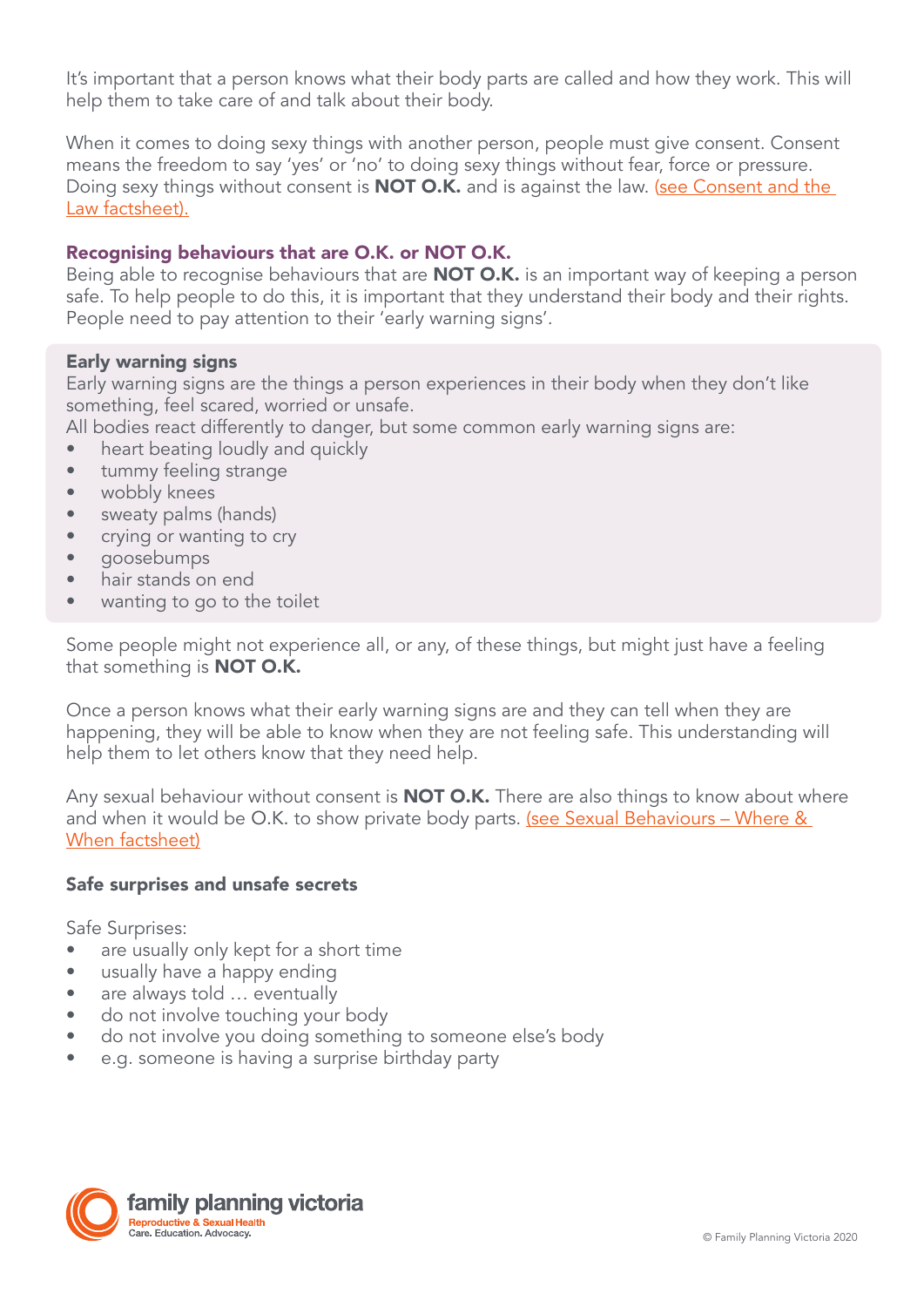Unsafe Secrets:

- someone threatens, e.g 'You must not tell'.
- they last a long time
- they make you feel sad, worried, uncomfortable, awkward, unsafe, or **NOT O.K.**
- they involve a threat or something bad happening.
- e.g. Someone shows you pictures of naked people and then says, 'it's our special secret'.

It is important for a person to recognise how secrets make them feel by listening to their early warning signs. If the secret makes them feel scared, worried or unsafe, it is important to tell a trusted adult about it straight away. The person does not need to keep unsafe secrets.

# Getting help from trusted people when feeling worried or unsafe

### Safety teams

Safety teams are trusted adults that a person can go to for help and support when they are feeling worried, scared or unsafe. It is important that a person has more than one person on their safety team, and safety teams may change over time.

When thinking about identifying a safety team, people could include:

- Someone the person lives with
	- It is a good idea to include someone from a person's home environment that they can turn to for help and support when needed.
- Someone the person doesn't live with
	- Not all people have trusted adults within their home environment. Because of this, it is important to include a trusted person from outside of the home environment on their safety team. This may be someone from school, work, sporting or social connections, allied health professionals, etc.
- Someone who cares for the person
	- This can be any adult that the person feels will support them to get help when they are feeling worried, scared or unsafe.
- Someone the person cares about
	- **•** This is any adult that the person feels a close connection to and knows will support them to get help when they are feeling worried, scared or unsafe.
- A mandated reporter
	- A mandated reporter is a person, who, because of their profession/job, is legally required to report any suspicion or belief to the relevant authorities.

(see Getting Help factsheet)